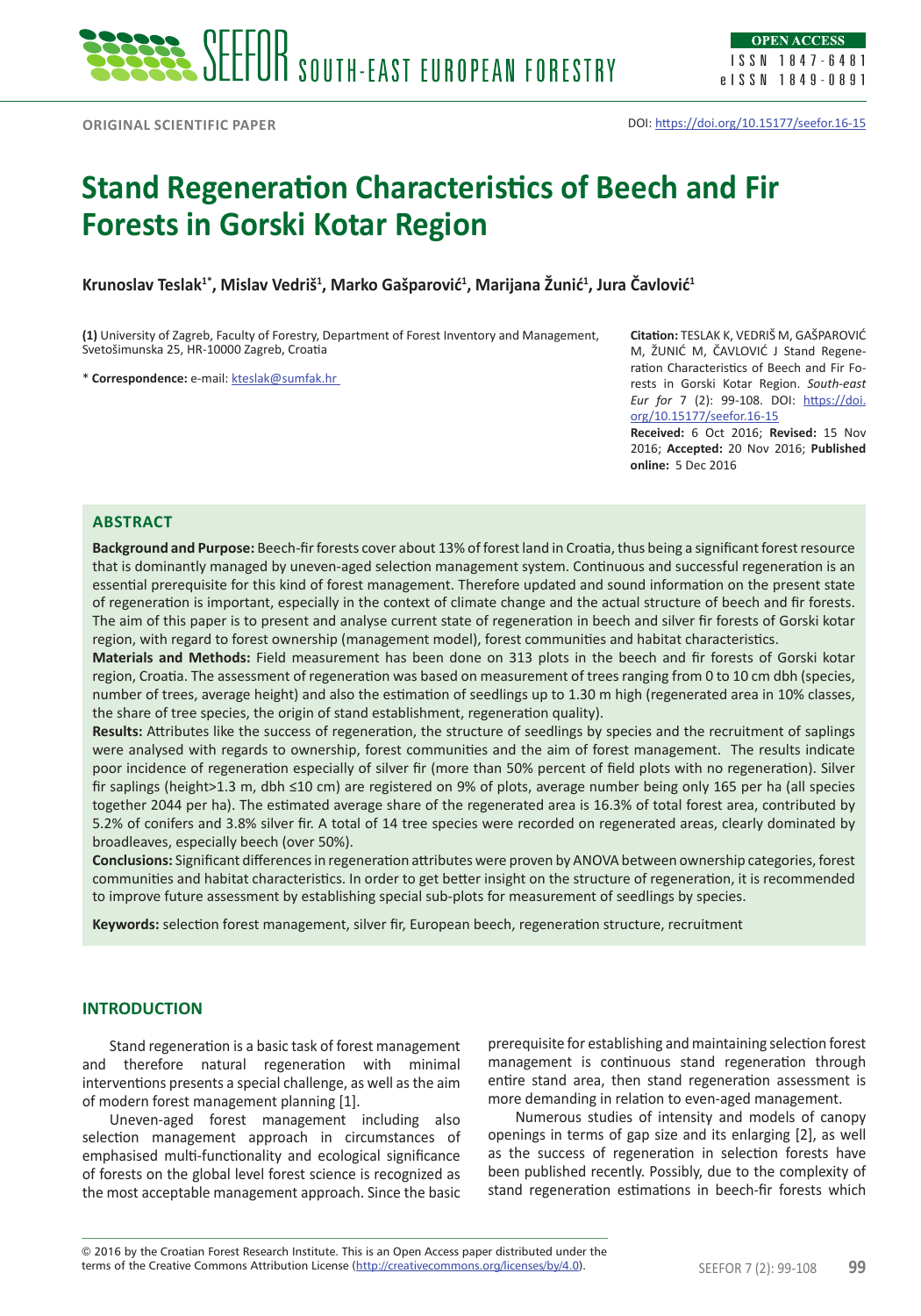include assessments of seed plants' abundance, such research in Croatia was mainly carried out on sporadic permanent sample plots or individual management units [3, 4]. Regeneration processes in beech-fir old-growth forests in Croatia and abroad were studied considerably more [5, 6]. The results of influential factors and relations with stand structures and regeneration success were also published, e.g. the impacts of stand opening models [2], light intensity [7], population of herbivores [8, 9] and fellings [10] on quality and abundance of silver fir seedlings.

Integrating research based on permanent sample plots and National Forest Inventory (NFI) data could provide a basis for the development of prediction models of stand regeneration in frame of stand growth simulators [11, 12]. Thereof, the existing stand growth simulators provide possibilities of research of stand openings (selection cut intensity) and their influences on stand regeneration [2].

In Croatia, stand-wise inventory has been conducted periodically every 10 years. However, the estimation of stand regeneration structure has not been included. On the other hand, the estimation of stand regeneration structure is included in almost all national inventories, especially in countries where national inventory has a long tradition [13]. Until now only the first national forest inventory in Croatia has been conducted, in which the assessments and information of forest regeneration are included [14].

It is clear that many factors influence stand regeneration and also that forest trees react by increased seed production in circumstances of stress. On the other hand, the abundance and survival of seedlings depend on ecosystem stability. In the context of climate changes, recent research on climate changes (e.g. the influence of air temperature increase or dry periods on the abundance and growth of seedlings) has special importance [2, 15]. Climate changes can influence the appearance of several tree species in stand regeneration, namely tree species' alterations in stand structure. Climate change in specific areas is characterized by climatic extremes that do not have a clear trend in a short term. In such circumstances, the appearance of pioneer and wide-valent tree species that are adaptive to such conditions can be expected. Consequently, stand regeneration characteristics can be used as valuable indicators of ecosystem stability, the success of forest management in the past and of forest development in the future.

The aim of this paper is to obtain and analyse regeneration characteristics of beech and fir forests in Gorski kotar region, as well as to determine implications of stand regeneration on future forest management in the region, based on the data set obtained from national forest inventory field sample plots. The main assumption is that the abundance and structure of stand regeneration in beech and fir forests in Gorski kotar region during last decades would not sustain establishment and maintenance of selection management, particularly in the sense of maintenance of structural and inter-species relationships in the beech-fir forests. Additionally, significant differences between different site and stand factors and also the impact of management approaches (ownership) on stand regeneration can be expected. Since the success of regeneration directly influences future management activities, it is assumed that the adaptation of management model to current site and stand characteristics of the beechfir forests would be needed in the future.

# **MATERIAL AND METHODS**

## **Study Site**

The study site encompasses beech and fir forests in Gorski kotar region (Figure 1). Gorski kotar, known as the "Green heart of Croatia", spreads on  $1273 \text{ km}^2$  [16]. The region belongs to the continental carst area where forests grow on limestone–dolomite substrates (90%) and partly on silicate substrates with basic soils (cambisols and leptosols). The dominant forest type is beech-fir forest community *Omphalodo-Fagetum* [17], while silver fir forests on silicate *Blechno-Abietetum* encompasses smaller part of forests. The altitude ranges between 350 and 1534 m above sea level. The studied area is characterized by continental climate with average annual temperature of 7.3°C and annual precipitation of 2275 mm (meteorological station Delnice). North-east and south-west aspects with many sunny sites are dominant, with inclination reaching above 20% [16].

## **Field Data**

Data on structure and characteristics of stand regeneration in Gorski kotar region were obtained from field measurements and assessments in the first national forest inventory conducted in the area during 2007. The procedures and methods of the inventory are described in Čavlović *et al.* [18]. The estimation of stand regeneration characteristics was based on the assessment of seedlings and saplings. The structure of seedlings up to 1.30 m height was estimated on a circular plot (radius 13 m) with the assessment of 1) regenerated area (plot coverage with seedlings) in 10% classes, 2) the origin of plants (stand establishment), 3) the share of tree species, 4) main tree species, 5) regeneration quality, 6) damage and the cause of damage and 7) the degree of damage. On a sub-plot with radius 2 m trees ranging from 0 to 10 cm dbh were measured according to tree species and diameter classes (0-3.99, 4-6.99, and 7-9.99 cm) and the assessment of average tree heights of several tree species within several diameter class. Qualitative plot data on administrative categories, ownership, site and stand variables were also recorded and used in the analyses of stand regeneration.

## **Data Analysis**

The database of plots according to regeneration state and structure, ownership, site and stand characteristics from sampled 313 plots was designed. Two indicator variables of regeneration were analysed: regenerated area (area covered by juvenile plants in %) and the number of saplings (trees dbh<10 cm). For a more clear presentation, species were grouped in categories (conifers and broadleaves). One-way analysis of variance (ANOVA) was used for testing differences of regenerated area and the number of trees between categories (ownership, forest type (community), canopy closure, soil depth, rockiness, aspect). In the case of significant statistical differences post - hoc LSD test was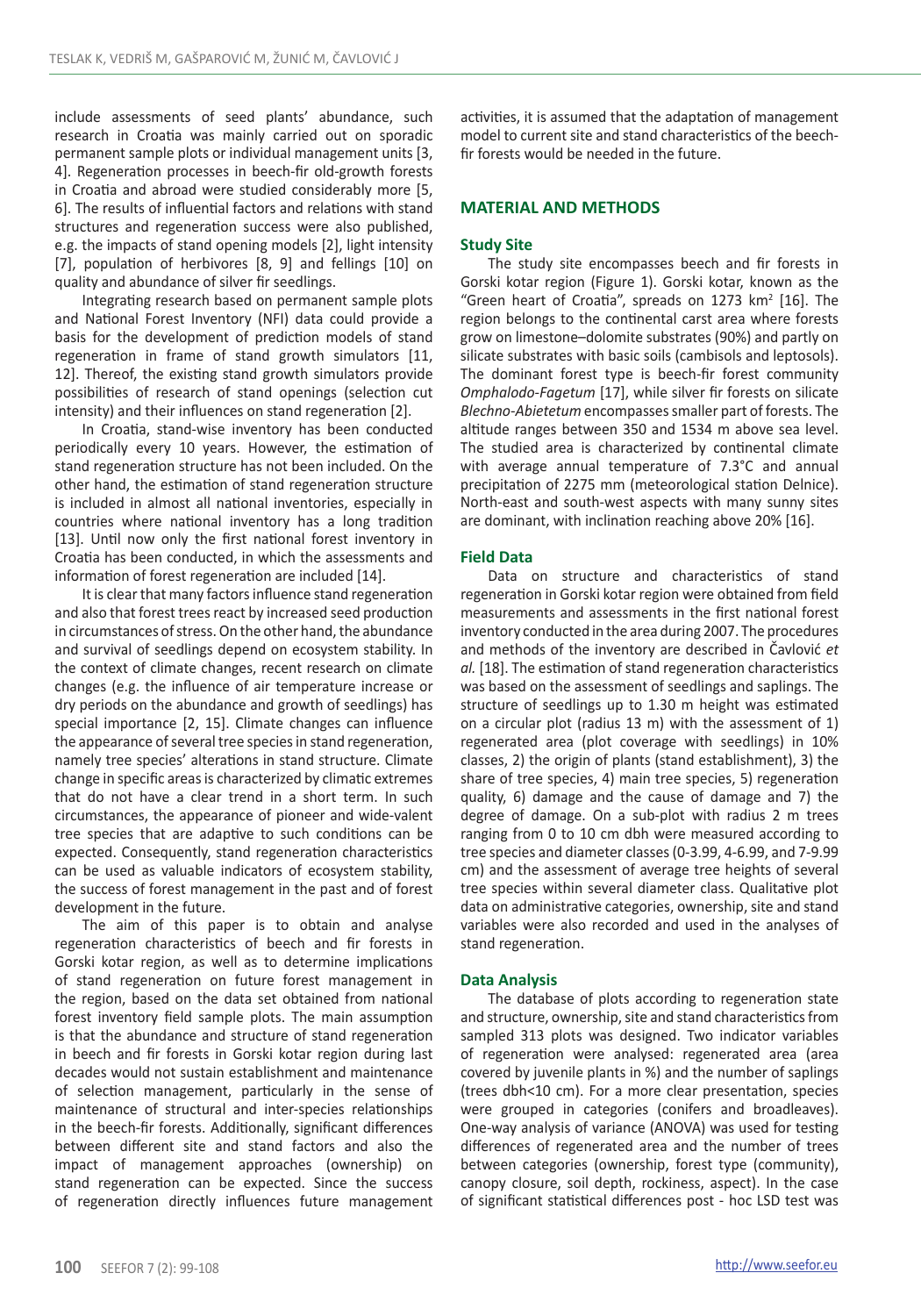

**FIGURE 1.** Study site area and the sample of field plots

used. All statistical analyses were performed with level of significance being 0.05. The database was designed in EXCEL 2010, while the statistical analyses and the preparation of graphical presentation were performed in STATISTICA 11.1.

# **RESULTS**

#### **Regenerated Area**

An average regenerated area of 16.6% was obtained. Silver fir contributes to the seedlings with less than one quarter (3.82%), and by including Norway spruce conifers contribute with the share of 5%. The remaining 11.6% is composed of broadleaved tree species with dominant share of European beech (8.8%) followed by Norway maple (1.8%), while seedlings of other broadleaved tree species in average cover less than 0.2% of the sample plot area (Table 1).

The number of saplings and young trees (0 to 10 cm dbh) amounted to 2044 per ha and can generally be considered sufficient for sustainable selection management. However,

silver fir as the most important tree species in ecological and management sense, contributes with only 165 trees per ha. On the other hand, in the high share of other broadleaves (over 50%) prevails rowan, a species which has no management importance in Gorski kotar region. This fact indicates regeneration problems in the studied forests in the long term, as well as caution in interpreting the importance of saplings and young trees as indicators of stand regeneration. As expected, the number of saplings and young trees is decreasing with the increase of diameter classes as a consequence of competition and tree growth processes.

The results of regenerated area according to six selected management-, site- and stand- characteristics of the studied beech and fir forests (ownership, forest type (community), canopy closure, soil depth, rockiness and aspect) are presented in Figure 2 and Table 2. The area regenerated by conifers was usually lower in relation to broadleaves, with exception of private forests where conifer seedlings cover in average almost 19% of sample plot. Forest type has shown

**TABLE 1.** Stand regeneration in Gorski kotar represented by average seedling coverage (by tree species) and the number of saplings per ha (by diameter classes and tree species).

| <b>Stand regeneration</b>                                          | Silver fir | <b>Other conifers</b> | E. beech | <b>Other broadleaves</b> | <b>Total</b> |  |  |  |  |  |
|--------------------------------------------------------------------|------------|-----------------------|----------|--------------------------|--------------|--|--|--|--|--|
| Average share of stand covered by seedlings up to 1.3 m height (%) |            |                       |          |                          |              |  |  |  |  |  |
|                                                                    | 3.82       | 1.34                  | 8.86     | 2.56                     | 16.60        |  |  |  |  |  |
| Number of saplings (0-10 cm dbh) per ha by diameter classes        |            |                       |          |                          |              |  |  |  |  |  |
| $0 - 3.99$ cm                                                      | 78         |                       | 557      | 775                      | 1476         |  |  |  |  |  |
| $4 - 6.99$ cm                                                      | 59         | 23                    | 107      | 186                      | 375          |  |  |  |  |  |
| $7 - 9.99$ cm                                                      | 28         | 18                    | 59       | 89                       | 194          |  |  |  |  |  |
| Total                                                              | 165        | 107                   | 723      | 1050                     | 2044         |  |  |  |  |  |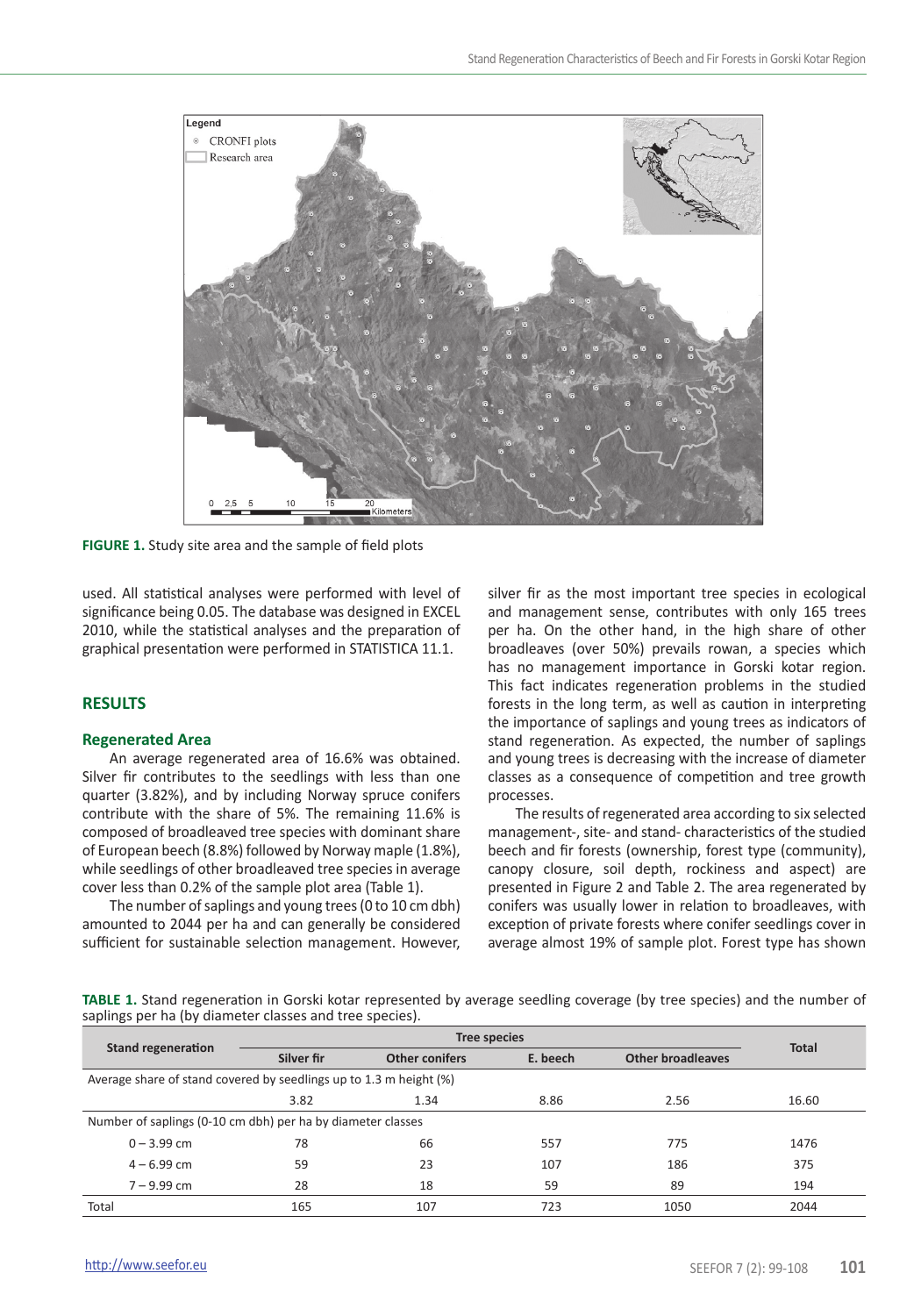influence whereas conifer species have better regeneration success in forest communities with dominant share of silver fir and Norway spruce (coverage up to 10 %), unlike forest communities with dominant share of broadleaved tree species where the obtained average coverage of conifer seedlings is up to 5%. The influence of crown coverage and aspect was shown as unclear, while soil depth showed influence on the abundance of broadleaved seedlings (Figure 2).

The results of one-way analyses of variance showed statistical significant differences of regenerated area according to: ownership for both conifers (p=0.000) and broadleaves (p=0.032), forest type (community) only for conifers (p=0.000), soil depth only for broadleaves (p=0.0013), rockiness for broadleaves (p=0.000) and aspect for broadleaves (p=0.020) (Table 2). The level of canopy closure has not shown to make significant difference neither for conifers nor for broadleaves.

The best regeneration of conifers is observed in private managed forests that are outstanding to other ownership categories (proven significantly different by LSD test, Table 2). For broadleaved seedlings, less differences with only significant difference between state forests and private unmanaged forests were obtained. Forests of Norway spruce and silver fir



**FIGURE 2.** Regenerated area (%) according to categories of management, stand and site variables. Vertical lines stand for 95% confidence intervals.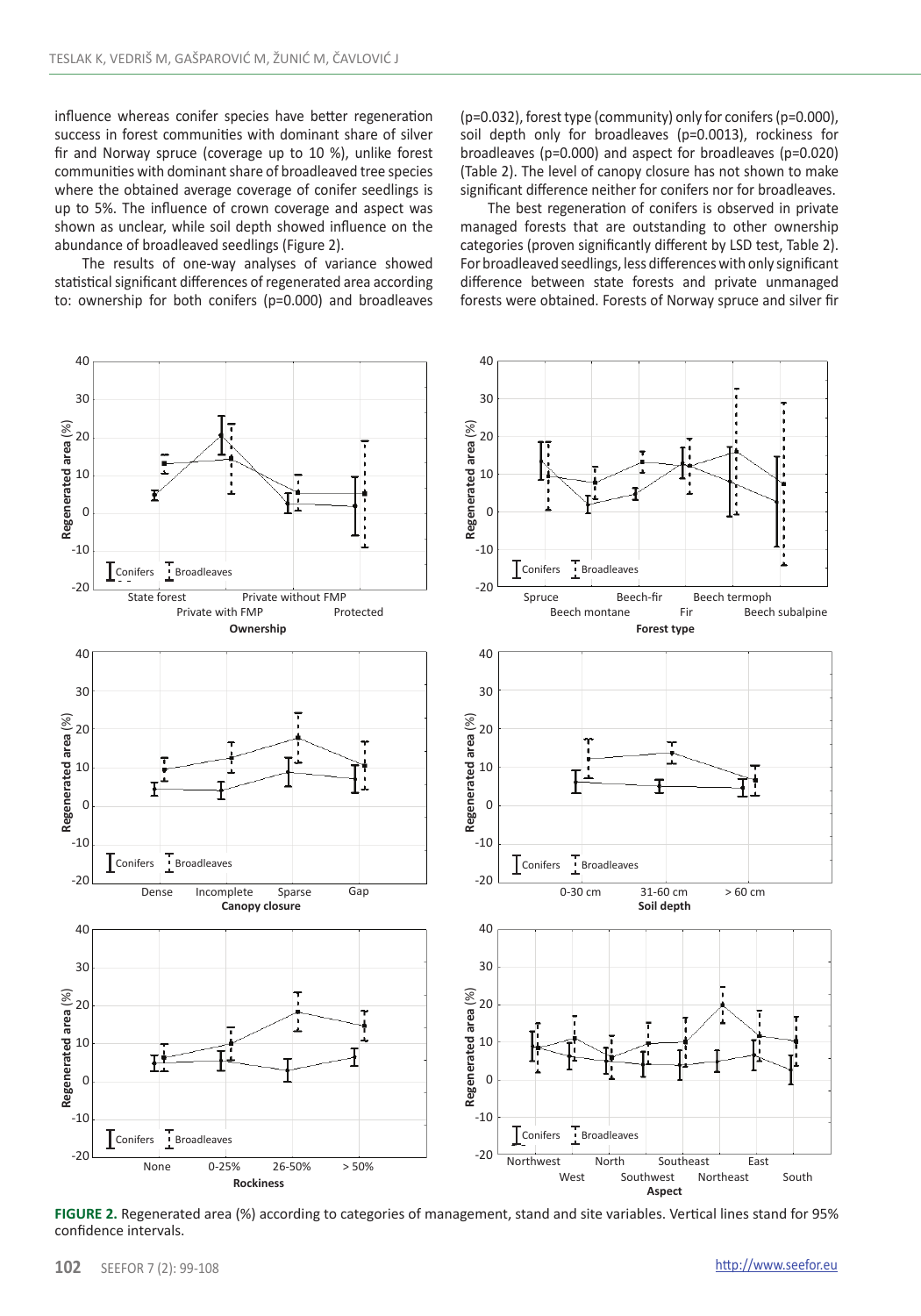**Table 2.** Descriptive statistics, ANOVA and post-hoc results for regenerated area by ownership, forest type, canopy closure, soil depth, rockiness and aspect.

|                     |                | Regenerated area (%) |                     |                         |             |                    |                     |                         |             |  |  |
|---------------------|----------------|----------------------|---------------------|-------------------------|-------------|--------------------|---------------------|-------------------------|-------------|--|--|
|                     |                |                      | <b>Conifers</b>     |                         |             |                    |                     | <b>Broadleaves</b>      |             |  |  |
|                     | $\sf n$        | Arithmetic<br>mean   | Stand.<br>deviation | <b>ANOVA</b><br>p value | Post<br>hoc | Arithmetic<br>mean | Stand.<br>deviation | <b>ANOVA</b><br>p value | Post<br>hoc |  |  |
| Ownership           |                |                      |                     |                         |             |                    |                     |                         |             |  |  |
| State forests       | 228            | 4.83                 | 9.47                |                         | a           | 11.46              | 18.90               |                         | a           |  |  |
| Private with FMP    | 16             | 20.59                | 22.96               |                         | b           | 13.02              | 20.19               |                         | ab          |  |  |
| Private without FMP | 60             | 2.70                 | 8.99                | $0.000*$                | a           | 14.41              | 15.24               | $0.032*$                | b           |  |  |
| Protected           | $\overline{7}$ | 2.00                 | 3.83                |                         | a           | 5.47               | 13.86               |                         | ab          |  |  |
| Total               | 311            | 5.17                 | 10.98               |                         |             | 11.46              | 18.90               |                         |             |  |  |
| Forest type         |                |                      |                     |                         |             |                    |                     |                         |             |  |  |
| Spruce              | 17             | 13.47                | 17.19               |                         | a           | 9.47               | 15.06               |                         |             |  |  |
| Beech montane       | 76             | 1.90                 | 6.20                |                         | b           | 7.70               | 15.58               |                         |             |  |  |
| Beech – fir         | 178            | 4.68                 | 8.74                |                         | b           | 13.24              | 20.36               |                         |             |  |  |
| Fir                 | 26             | 12.88                | 20.93               | $0.000*$                | a           | 12.12              | 21.02               | 0.399                   |             |  |  |
| Beech thermoph.     | 5              | 8.00                 | 17.89               |                         | ab          | 16.00              | 21.91               |                         |             |  |  |
| Beech subalpine     | 3              | 2.67                 | 4.62                |                         | ab          | 7.33               | 6.43                |                         |             |  |  |
| Total               | 305            | 5.21                 | 11.04               |                         |             | 11.54              | 19.03               |                         |             |  |  |
| Canopy closure      |                |                      |                     |                         |             |                    |                     |                         |             |  |  |
| Dense               | 152            | 4.49                 | 11.40               |                         |             | 9.59               | 17.68               |                         |             |  |  |
| Incomplete          | 91             | 4.16                 | 8.77                |                         |             | 12.65              | 19.94               |                         |             |  |  |
| Sparse              | 33             | 8.94                 | 12.87               | 0.091                   |             | 17.73              | 21.82               | 0.134                   |             |  |  |
| Gap                 | 36             | 7.17                 | 11.67               |                         |             | 10.61              | 17.32               |                         |             |  |  |
| Total               | 312            | 5.17                 | 10.97               |                         |             | 11.46              | 18.87               |                         |             |  |  |
| Soil depth          |                |                      |                     |                         |             |                    |                     |                         |             |  |  |
| 0-30 cm             | 52             | 6.27                 | 9.32                |                         |             | 12.19              | 18.04               |                         | ab          |  |  |
| 31-60 cm            | 170            | 5.09                 | 11.74               | 0.707                   |             | 13.79              | 19.75               | $0.013*$                | a           |  |  |
| $>60$ cm            | 90             | 4.70                 | 10.38               |                         |             | 6.63               | 16.80               |                         | b           |  |  |
| Total               | 312            | 5.17                 | 10.97               |                         |             | 11.46              | 18.87               |                         |             |  |  |
| Rockiness           |                |                      |                     |                         |             |                    |                     |                         |             |  |  |
| none                | 102            | 4.90                 | 11.50               |                         |             | 6.28               | 15.34               |                         | a           |  |  |
| $0 - 25%$           | 72             | 5.54                 | 11.45               | 0.341                   |             | 10.01              | 15.74               | $0.000*$                | ac          |  |  |
| 26-50 %             | 51             | 3.00                 | 6.12                |                         |             | 18.37              | 24.91               |                         | b           |  |  |
| > 50%               | 87             | 6.47                 | 12.03               |                         |             | 14.68              | 19.32               |                         | bc          |  |  |
| Total               | 312            | 5.17                 | 10.97               |                         |             | 11.46              | 18.87               |                         |             |  |  |
| Aspect              |                |                      |                     |                         |             |                    |                     |                         |             |  |  |
| Northwest           | 31             | 8.95                 | 16.52               |                         |             | 8.47               | 17.55               |                         | a           |  |  |
| West                | 38             | 6.28                 | 10.21               |                         |             | 11.09              | 15.00               |                         | a           |  |  |
| North               | 40             | 5.01                 | 13.29               |                         |             | 5.99               | 9.44                |                         | a           |  |  |
| Southwest           | 44             | 4.15                 | 6.95                | 0.445                   |             | 9.72               | 19.02               | $0.020*$                | a           |  |  |
| Southeast           | 31             | 3.85                 | 10.19               |                         |             | 10.02              | 17.55               |                         | a           |  |  |
| Northeast           | 58             | 4.93                 | 10.95               |                         |             | 19.90              | 26.36               |                         | b           |  |  |
| East                | 29             | 6.55                 | 11.23               |                         |             | 11.72              | 16.25               |                         | ab          |  |  |
| South               | 31             | 2.63                 | 7.78                |                         |             | 10.27              | 17.15               |                         | a           |  |  |
| Total               | 302            | 5.22                 | 11.11               |                         |             | 11.50              | 18.90               |                         |             |  |  |

\*statistically significant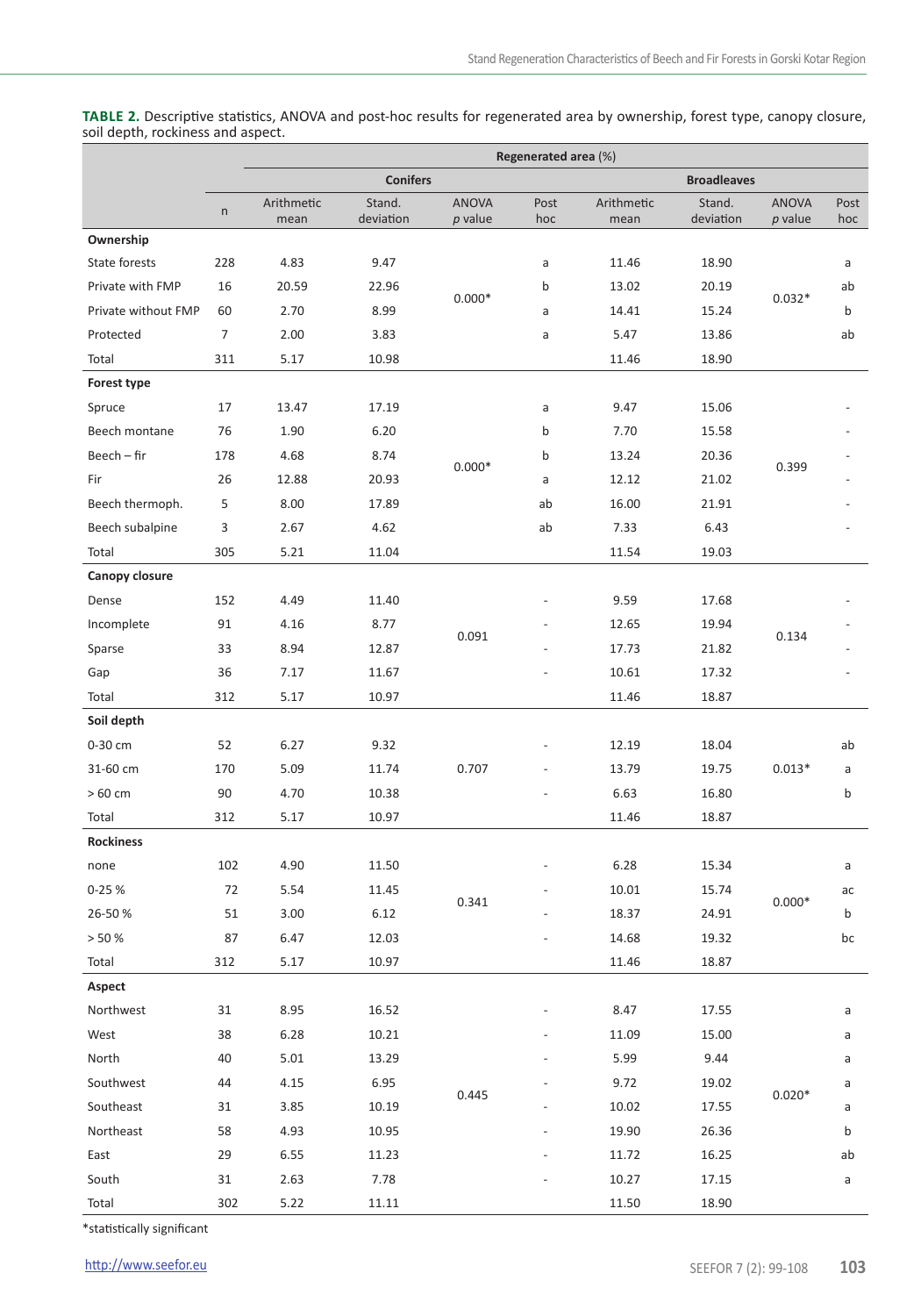have significant difference in relation to beech and beech – fir forests when abundance of conifer seedlings is considered. Significant differences between categories of rockiness, soil depth and aspect are proven only for broadleaved seedlings as shown in Table 2.

### **Number of Saplings**

The number of saplings (trees with dbh<10 cm) according to the abovementioned categories is presented in Table 3 and Figure 3. Alike regenerated area, the abundance of saplings (number per ha) indicates outstanding difficulties in stand regeneration by conifers, namely silver fir. Almost none of the six characteristics (factors) of the studied forests have shown significant influence on the abundance (appearance) of silver fir saplings. Some differences indicate the influence of forest communities. Thus, in thermophile beech forests there is the highest number of silver fir saplings. However, in such site conditions small silver firs are rarely saplings, but usually these are grown and mature trees. Differences in the number of broadleaved saplings are more expressed. The total number of saplings per hectare seems sufficient, but the fact that rowan contributed to almost one half indicates a low stand regeneration potential. Soil depth (and the resulting site quality) expectedly showed positive influence on the abundance of broadleaved saplings (Figure 3).

One-way analyses of variance showed statistically significant differences of small trees abundance only for soil variables (soil depth, rockiness) as follows: soil depth for broadleaves (p=0.00001) and for all species (p=0.00003); and rockiness for conifers (p=0.03504), for broadleaves (p=0.02572) and for all species (p=0.00427) (Table 3).

According to post-hoc LSD test for broadleaved and for all tree species small trees, significant differences between the deepest soil and other categories of shallower soil were proven. Similarly, the first category of rockiness (without rockiness) has significant difference in relation to other categories of rockiness for all groups of tree species (conifers, broadleaved, all species) as shown in Table 3.

# **DISCUSSION**

The level and structure of forest regeneration is of special concern for forest management planning. Forest management in Croatia is predominantly based on natural regeneration, whereas in uneven-aged beech-fir stands it is being exclusively used.

However, due to various causes, regeneration in beech-fir selection forests is found to be insufficient. It can be tracked in diameter structure from stand-wise inventories, sporadic research on permanent plots in managed forests [19, 20] and old growth forests [21], and also from the results of the first national forest inventory [14].

Systematic field measurements and assessments performed within national forest inventory on 313 sample plots enabled sound analysis of regeneration in beech and fir forests in Gorski kotar. Spatial stratification according to different criteria helped to track possible influences on regeneration. Specific multilayer structure of selection forest complicates the assessment and measurement of regeneration and juvenile trees and especially the interpretation of the results [7, 22]. The methodology of measurement used is the same for all forest types and regions, with regeneration being assessed by measurement of trees ranging from 0-10 cm dbh and ocular assessment of regenerated area. While saplings (trees of 0-10 cm dbh) were measured on a small plot (r=2 m), regenerated area (seedlings) was assessed on a rather large one (r=13 m). The assessment of the regenerated area was therefore time-consuming due to the size of the plot, and it also resulted with rough data (estimate of the area instead of density) with questionable consistency between field crews (subjectivity of assessment). Possible improvement in the next forest inventory would be introducing a small subplot for counting and measurement of seedlings (up to 130 cm height). This approach would improve data collection and make data more precise and less subjective. Categorical variables would however still be necessary for assessing the origin, quality and damage of seedlings.

The acquired data are, however, valuable for the inspection of natural regeneration in selection beech-fir forests. Since silver fir is the fundamental species for these forests, its regeneration is crucial for their survival. Average regenerated area of silver fir was assessed 3.82%, thus clearly indicating problems with natural regeneration. By adding spruce, total conifer regenerated area is about 5%, whereas broadleaved saplings cover about 11%, beech being dominant (about 9%) and sycamore maple following with less than 2%. Other species are sporadically present with regenerated areas less than 0.2%.

The presented results on structure of regeneration clearly indicate evident change in uneven-aged beech-fir forests in Gorski kotar region. The present stage of regeneration will expectedly lead to a decreasing share of conifers (especially fir) in favour of the increasing share of beech and other broadleaves. Possible causes of that change are as following: a) natural substitution of species, b) recovery of beech that was reduced by past management, c) alteration of habitat conditions as a result of climate change, d) management activities that favour broadleaves. Most likely all mentioned causes occur simultaneously and interact with different intensities on each area.

These forests are traditionally characterized by low intensity selection harvests and natural regeneration without any seeding or planting. The results of the inventory confirm this fact - the recorded seedlings are all of natural and mostly generative (97.4% plots) origin. However, due to the present level of regeneration and habitat conditions, it is questionable whether future management can sustainably rely exclusively on natural regeneration. This is specially emphasized in the case of silver fir which is a species of fundamental importance in the selection management. An insufficient level of natural regeneration leads inevitably to the collection and production of seeds and seedlings of silver fir, and also requires planning the planting procedures. At the same time adequate management activities should raise the level and success of natural regeneration [10, 19, 20] wherever and as much as it is possible.

The quality of saplings heavily relies on ecological conditions, especially on the intensity of light. Since this variable was assessed for all species together, detailed analysis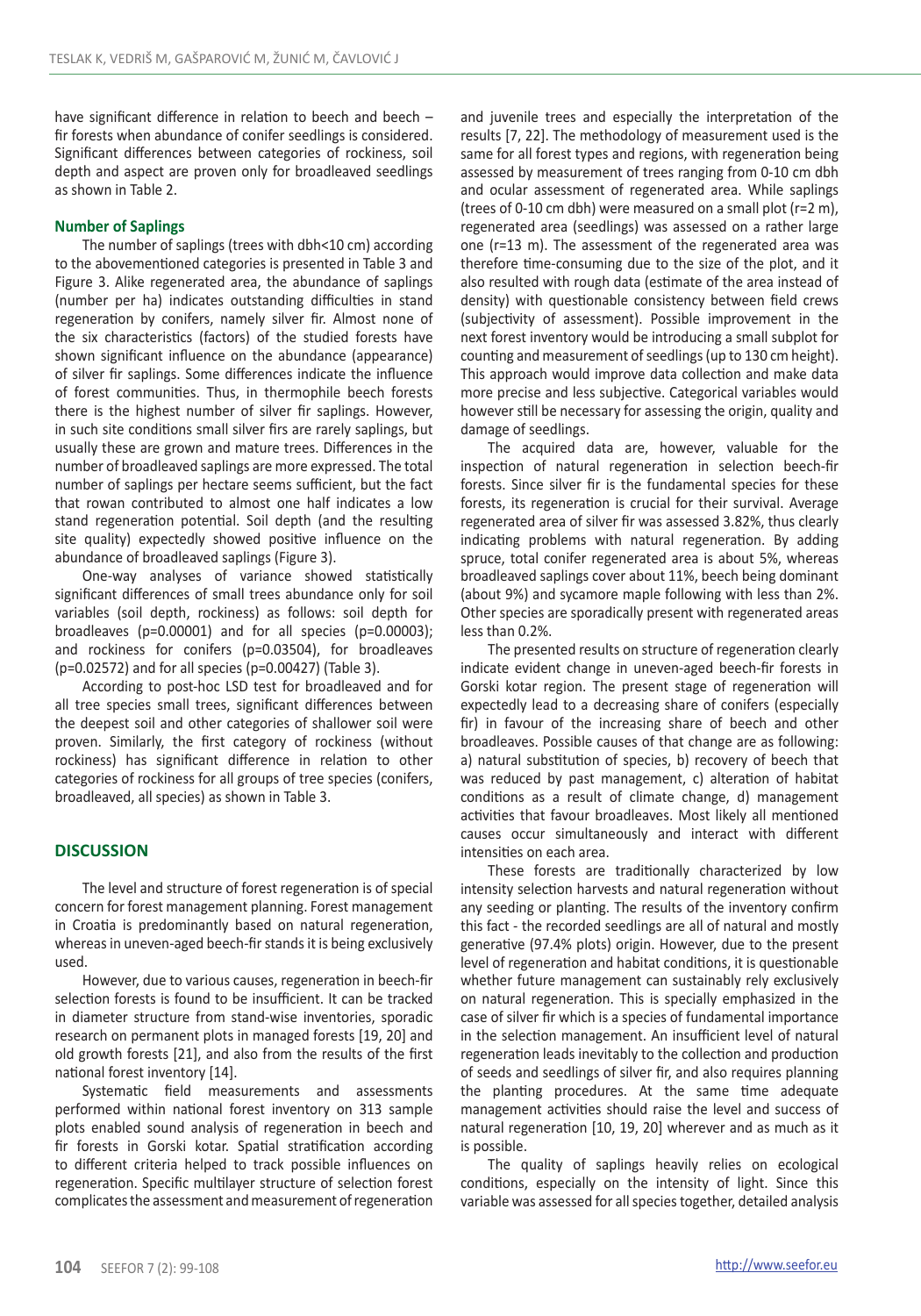

**FIGURE 3.** The number of saplings (dbh<10 cm) according to categories of management, stand and site variables. Vertical lines stand for 95% confidence intervals.

is not possible. According to the results, the quality of saplings was assigned as very good and good on 90% of plots. It can be presumed that the results for silver fir would be somewhat different if assessed separately. It can generally be concluded that saplings are of good quality and survive when they appear, thus indicating favourable habitat conditions. On the other hand, management activities do not ensure enough level of sapling occurrence on most areas [20, 23]. Future management influence is, however, supposed to change due to significant change in selection management approach recorded in the past decade [24].

Researched beech-fir stands can be considered to be part of a balanced ecosystem since seedlings were not damaged on 75% of plots. On the rest of the plots, the most common causes of damage were insects and sporadically diseases and herbivores. It is even a more important finding since herbivores are considered to be a significant threat to regeneration in Middle European beech-fir forests [8, 9, 25]. This result can possibly be addressed to successful game management and also to presence of natural predators (lynx, wolf, bear). Other reasons can be close to nature forest management that enables abundance of available feed [26].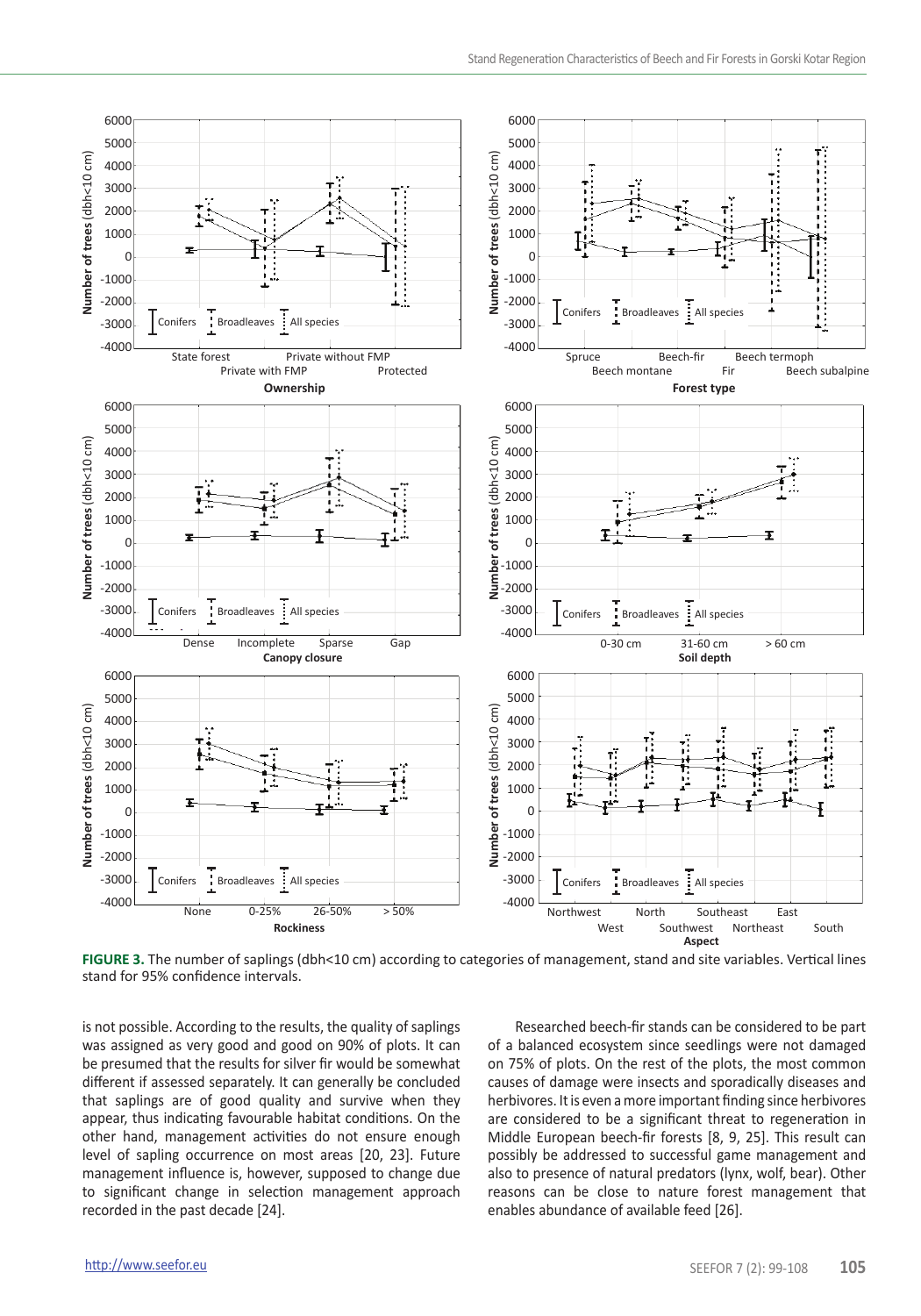**TABLE 3.** Descriptive statistics, ANOVA and post-hoc results for the number of saplings per ha by ownership, forest type, canopy closure, soil depth, rockiness and aspect.

|                     |     | Number of trees (dbh<10 cm) |                     |                  |                |                         |                     |                              |                          |                               |                     |                         |             |
|---------------------|-----|-----------------------------|---------------------|------------------|----------------|-------------------------|---------------------|------------------------------|--------------------------|-------------------------------|---------------------|-------------------------|-------------|
|                     |     |                             | <b>Conifers</b>     |                  |                |                         | <b>Broadleaves</b>  |                              |                          |                               | <b>All species</b>  |                         |             |
|                     | n   | Arithmetic<br>mean          | Stand.<br>deviation | ANOVA<br>p value | hoc            | Post Arithmetic<br>mean | Stand.<br>deviation | p value                      | hoc                      | ANOVA Post Arithmetic<br>mean | Stand.<br>deviation | <b>ANOVA</b><br>p value | Post<br>hoc |
| Ownership           |     |                             |                     |                  |                |                         |                     |                              |                          |                               |                     |                         |             |
| State forests       | 228 | 286.2                       | 812.3               |                  | $\overline{a}$ | 1776.5                  | 3490.2              | ÷<br>0.153<br>$\overline{a}$ |                          | 2062.7                        | 3626.0              |                         |             |
| Private with FMP    | 16  | 348.2                       | 709.9               |                  |                | 397.9                   | 1125.4              |                              |                          | 746.0                         | 1655.7              |                         |             |
| Private without FMP | 60  | 238.7                       | 806.5               | 0.769            | $\overline{a}$ | 2334.3                  | 3579.5              |                              |                          | 2573.0                        | 3544.8              | 0.174                   |             |
| Protected           | 7   | 0.0                         | 0.0                 |                  |                | 454.7                   | 1203.1              |                              |                          | 454.7                         | 1203.1              |                         |             |
| Total               | 311 | 273.8                       | 796.0               |                  |                | 1783.5                  | 3412.6              |                              |                          | 2057.2                        | 3518.3              |                         |             |
| Forest type         |     |                             |                     |                  |                |                         |                     |                              |                          |                               |                     |                         |             |
| Spruce              | 17  | 702.2                       | 969.8               |                  | $\overline{a}$ | 1638.4                  | 2460.3              | 0.431                        | $\overline{a}$           | 2340.5                        | 2616.2              |                         |             |
| Beech montane       | 76  | 219.9                       | 617.8               |                  |                | 2335.0                  | 4850.7              |                              |                          | 2554.9                        | 4943.7              |                         |             |
| Beech – fir         | 178 | 228.0                       | 829.6               |                  | L,             | 1689.9                  | 2931.1              |                              | $\overline{a}$           | 1917.9                        | 3037.6              |                         |             |
| Fir                 | 26  | 367.3                       | 818.7               | 0.072            | $\overline{a}$ | 857.0                   | 1525.3              |                              | $\overline{a}$           | 1224.3                        | 2077.9              | 0.577                   |             |
| Beech thermoph.     | 5   | 954.9                       | 1307.6              |                  | $\overline{a}$ | 636.6                   | 1423.5              |                              | $\overline{a}$           | 1591.5                        | 1488.8              |                         |             |
| Beech subalpine     | 3   | 0.0                         | 0.0                 |                  | $\overline{a}$ | 795.8                   | 1378.3              |                              | $\overline{a}$           | 795.8                         | 1378.3              |                         |             |
| Total               | 305 | 274.0                       | 802.1               |                  |                | 1750.7                  | 3397.3              |                              |                          | 2024.7                        | 3509.2              |                         |             |
| Canopy closure      |     |                             |                     |                  |                |                         |                     |                              |                          |                               |                     |                         |             |
| Dense               | 152 | 251.3                       | 811.0               |                  |                | 1895.2                  | 3714.4              | 0.367                        |                          | 2146.5                        | 3830.2              | 0.354                   |             |
| Incomplete          | 91  | 341.0                       | 864.8               |                  | ÷              | 1512.8                  | 2812.3              |                              | ÷                        | 1853.9                        | 2975.3              |                         |             |
| Sparse              | 33  | 313.5                       | 794.3               | 0.647            | $\overline{a}$ | 2532.0                  | 4365.2              |                              | $\centerdot$             | 2845.5                        | 4331.4              |                         |             |
| Gap                 | 36  | 154.7                       | 496.8               |                  | $\overline{a}$ | 1260.0                  | 2213.3              |                              | L,                       | 1414.7                        | 2322.9              |                         |             |
| Total               | 312 | 272.9                       | 794.9               |                  |                | 1777.7                  | 3408.6              |                              |                          | 2050.6                        | 3514.5              |                         |             |
| Soil depth          |     |                             |                     |                  |                |                         |                     |                              |                          |                               |                     |                         |             |
| 0-30 cm             | 52  | 336.7                       | 950.1               |                  | ÷              | 918.2                   | 1714.6              | $0.008*$                     | a                        | 1254.9                        | 1819.7              | $0.007*$                | a           |
| 31-60 cm            | 170 | 220.0                       | 739.7               | 0.439            | $\overline{a}$ | 1582.2                  | 2805.1              |                              | a                        | 1802.2                        | 3018.2              |                         | a           |
| > 60 cm             | 90  | 336.0                       | 800.0               |                  | $\overline{a}$ | 2643.7                  | 4765.4              |                              | b                        | 2979.7                        | 4754.6              |                         | b           |
| Total               | 312 | 272.9                       | 794.9               |                  |                | 1777.7                  | 3408.6              |                              |                          | 2050.6                        | 3514.5              |                         |             |
| Rockiness           |     |                             |                     |                  |                |                         |                     |                              |                          |                               |                     |                         |             |
| None                | 102 | 452.5                       | 1071.2              |                  | a              | 2566.8                  | 4704.4              | $0.026*$                     | a                        | 3019.3                        | 4781.7              | $0.004*$                | a           |
| $0 - 25%$           | 72  | 254.2                       | 776.8               |                  | ab             | 1735.2                  | 3133.2              |                              | ab                       | 1989.4                        | 3325.6              |                         | ab          |
| 26-50%              | 51  | 156.0                       | 503.8               | $0.035*$         | b              | 1185.9                  | 2131.6              |                              | b                        | 1341.9                        | 2185.1              |                         | b           |
| > 50%               | 87  | 146.3                       | 478.2               |                  | b              | 1234.8                  | 2007.9              |                              | b                        | 1381.2                        | 2010.5              |                         | b           |
| Total               | 312 | 272.9                       | 794.9               |                  |                | 1777.7                  | 3408.6              |                              |                          | 2050.6                        | 3514.5              |                         |             |
| Aspect              |     |                             |                     |                  |                |                         |                     |                              |                          |                               |                     |                         |             |
| Northwest           | 31  | 462.1                       | 980.5               |                  |                | 1488.9                  | 3533.5              | 0.964                        |                          | 1950.9                        | 3628.4              |                         |             |
| West                | 38  | 146.6                       | 407.7               |                  |                | 1403.1                  | 2038.8              |                              |                          | 1549.7                        | 2017.8              |                         |             |
| North               | 40  | 198.9                       | 643.5               | 0.190            |                | 2108.8                  | 5899.0              |                              |                          | 2307.7                        | 6035.7              |                         |             |
| Southwest           | 44  | 271.3                       | 923.3               |                  |                | 1953.3                  | 3831.6              |                              |                          | 2224.5                        | 3993.9              |                         |             |
| Southeast           | 31  | 513.4                       | 1097.8              |                  |                | 1822.6                  | 2688.4              |                              |                          | 2336.0                        | 2709.8              | 0.969                   |             |
| Northeast           | 58  | 219.5                       | 866.5               |                  | $\overline{a}$ | 1591.5                  | 2494.3              |                              | $\overline{\phantom{0}}$ | 1811.1                        | 2682.3              |                         |             |
| East                | 29  | 493.9                       | 835.0               |                  | $\overline{a}$ | 1728.7                  | 2724.2              |                              |                          | 2222.7                        | 2880.1              |                         |             |
| South               | 31  | 77.0                        | 315.3               |                  |                | 2259.0                  | 2726.6              |                              |                          | 2336.0                        | 2771.4              |                         |             |
| Total               | 302 | 281.9                       | 806.4               |                  |                | 1783.9                  | 3430.4              |                              |                          | 2065.8                        | 3538.3              |                         |             |

\*statistically significant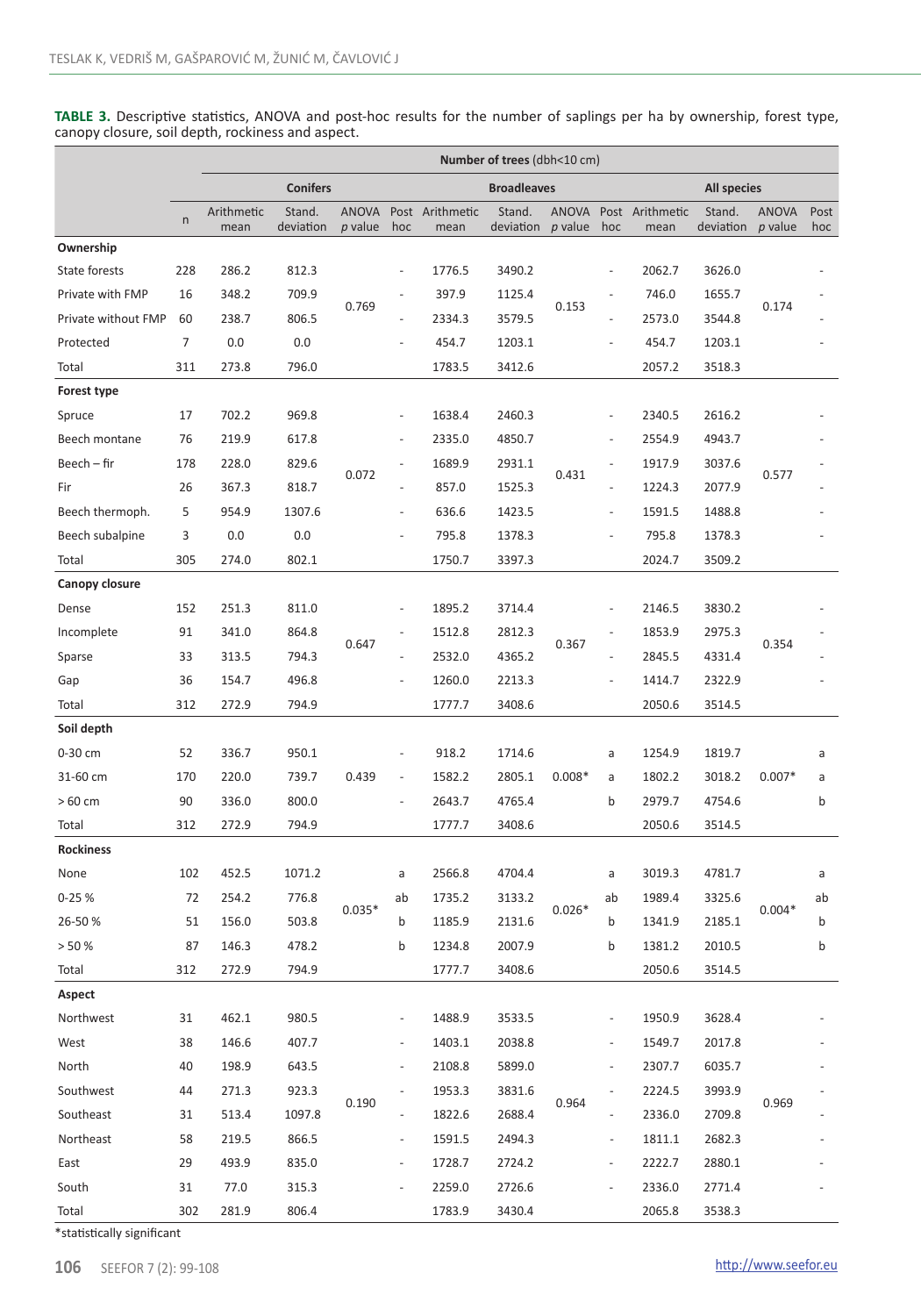The abundance of saplings indicates successful regeneration during the past decades. However, in beechfir stands, depending on the site characteristics and stand attributes, trees can be held down for years without reaching large dimensions. This is in particular characteristic of silver fir that is proven to survive more than 50 years in shade without significant growth [3].

A total number of 2044 trees·ha<sup>-1</sup> of dbh<10 cm seems adequate to assure sufficient recruitment of saplings. Along with standard management activities it should consequently maintain sustainable uneven-aged selection stand structure.

However, analysis by species reveals a somewhat different picture - the number of thin silver fir trees is very low and it clearly indicates future significant decrease of fir in beech-fir forests. A great share of thin trees are side species - mostly rowan that hardly exceeds dbh 10 cm in given conditions. Also in stands on higher altitudes and unfavourable sites, fir and beech trees under 10 cm dbh cannot all be addressed as a regeneration since it is medium size that trees can reach in such conditions. Therefore the number of trees dbh<10 cm should be interpreted with caution, since just a small share of them represents regeneration, thus consequently pointing on the problem with regeneration in the past. Unfortunately, the quality and damage of saplings were not assessed - such results would better indicate the real state of regeneration and reveal the problems with the transition of saplings (recruitment). Hence the assessment of quality and damage of saplings should be integrated in the following cycles of NFI.

The present state of forests, including intensity and structure of regeneration, is a result of management activities in the past. With assumption that type of ownership also presents specific the type of forest management [27], we analyzed regeneration structure by ownership. Significantly higher regenerated area in private than in state forests indicates inadequate management model in state forests (Figure 2). This is specially emphasized in the case of conifers where regenerated area in private forests is four times greater than in the state forests. High growing stock with great share of conifers and almost even-aged structure is obviously not favourable for fir regeneration, as already reported in previous studies [19, 20, 23]. It is also interesting that thin broadleaved trees are significantly more abundant in state forests but also in private non-managed forests (without management plans), than in private forests managed according to management plans. Those are mostly rowan, maple and beech trees that remain in suppressed layer for years. Such trees have ecological role, but they do not influence future stand structure in managed stands. In the protected area (National Park Risnjak) regeneration is almost absent, especially for fir. It can be attributed to natural dynamics of forests where mature old single layer stands will slowly come to natural regeneration after natural opening of gaps.

The differences in regeneration between forest types (phytocenoses) are clearly demonstrated - conifers successfully regenerate on optimal sites, i.e. on acidophilic soils upon silicate bedrock. In other forest types conifers are significantly less present. Broadleaves regenerate equally well in all plant communities represented on the research area. The number of saplings trees is surprisingly the highest in thermophile beech, which can be attributed to unfavourable site conditions where fir trees can remain stagnant for entire life, and maybe to a small sample size.

Present canopy closure has obviously higher impact on regeneration than on abundance of thin trees. Significantly higher regenerated area is evident in stands with sparse canopy closure in relation to both complete closure and gaps. It suggests that adequate management activities have to be taken to stimulate regeneration - moderate opening of stands will induce regeneration of (mostly) broadleaves. With consequent care of saplings and possible introduction of fir seedlings, stable mixed uneven-aged stands could be achieved.

Ecological factors like soil depth, rockiness and aspect have significant impact on regeneration. It is interesting that plots with deepest soil and least rockiness do not have highest abundance of seedlings, indicating that these are not crucial requirements for plants to grow in the first phase. Saplings are, however, most abundant on those plots, where deepness and quality of soil play an important role, also substituting the lack of light. It is also likely that on shallow and stony soil trees with up to 10 cm dbh form a final and continuous stage of stand development. Although there are differences in regenerated area according to aspect (especially for broadleaves), they cannot be reliably confirmed. Conifers are shown to prefer east and west oriented sites.

Possible other influences, e.g. of climate change, have not been covered in this research. Also, the complex model of individual and mutual influence of stand and site characteristics would surely make a clearer insight on the success of regeneration, and point out the causes of the present state. However, the presented results - poor incidence of seedlings (trees under 1.3 m) and sapling conifer trees - indicate extremely poor regeneration in selection forests, silver fir in particular. Therefore management planning and management activities should be directed in a way to promote fir regeneration and the survival of existing seedlings. It could imply additional involvement in regeneration by the introduction of seeds and seedlings. On the other hand, regeneration of other species (dominantly beech) indicates naturalness and biodiversity of beech-fir forests which should be fostered as much as possible.

# **CONCLUSION**

The level and structure of regeneration in beechfir forests of Gorski kotar region, based on the results of NFI, is characterized by low regeneration of silver fir, and significantly better success of broadleaves. Common beech regenerates well on the whole researched area. Significant share of other broadleaves (sycamore maple, rowan etc.) indicates well preserved naturalness of forests. Some differences in regeneration structure can be found between forest communities and site conditions - acidophilic sites on silicate bedrock are favoured by conifers, while thermophile and more extreme sites are dominated by beech.

The influence of various owners through different management concepts has also been demonstrated. It can be generally concluded that management models that establish more mixed forests with higher size diversity and lower growing stock enable better regeneration. Management planning should take that into account and adjust future activities into that direction. It will surely help fir regeneration to some extent, while maintaining share of fir over 50% would require aided regeneration by additional